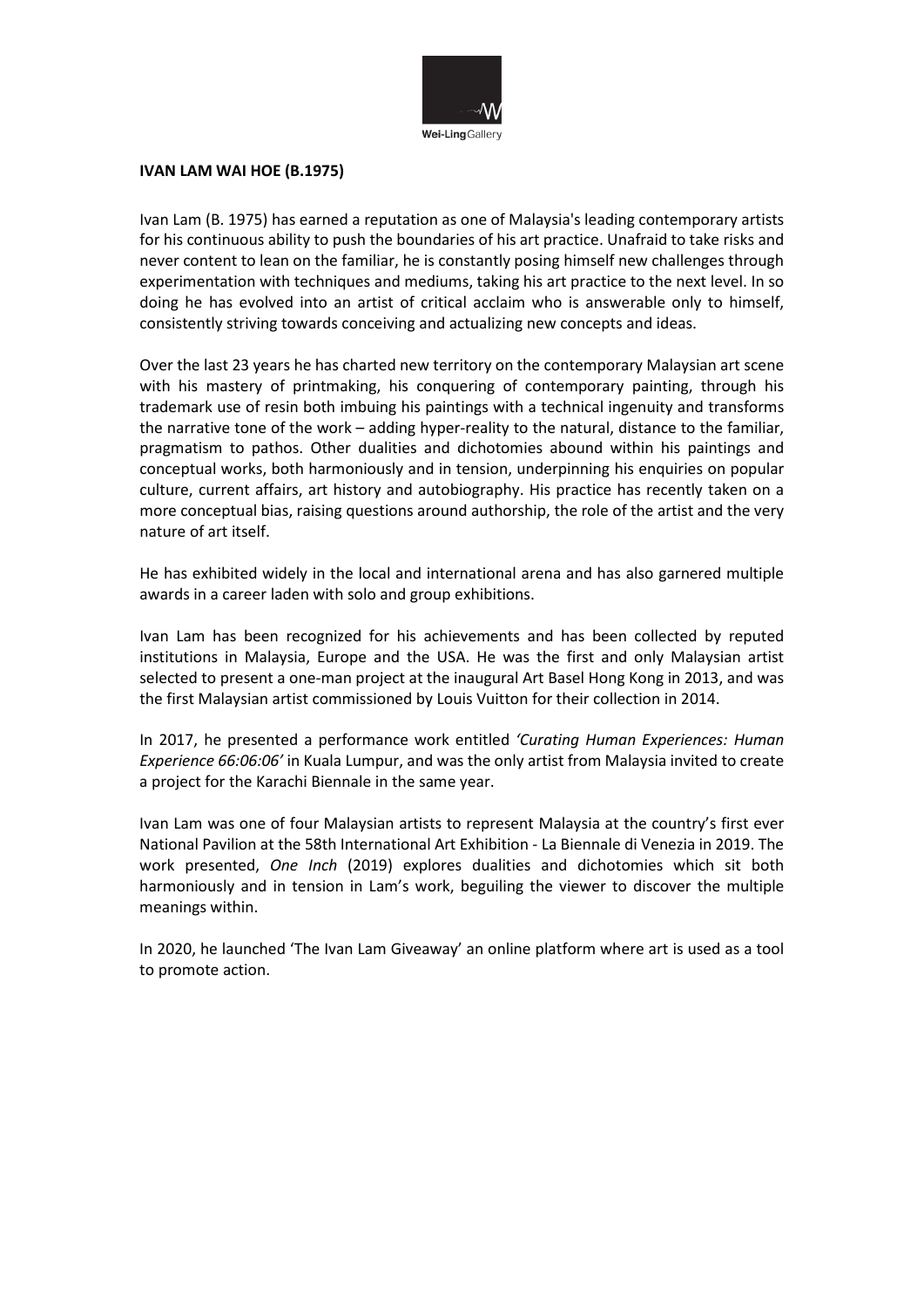

# **IVAN LAM WAI HOE (B.1975)**

## **EDUCATION**

| 2006 | University of East London, UK, MA in International Contemporary Art and |
|------|-------------------------------------------------------------------------|
|      | Design Practice (Final Semester, Graduating Jan 2007)                   |
|      | Professors: Hedley Roberts, Dr. Daniela Leva                            |
| 1998 | Maine College of Art, Bachelor of Fine Arts, Painting (Full Honours)    |
|      | Professors: Johnnie Ross, Honor Mack, Peter Sucheki, George Larou       |
| 1994 | Lim Kok Wing Institute of Technology, Graphic Design Certificate        |

#### **SOLO EXHIBITIONS**

| JULU LANIDI HUNJ |                                                                                |
|------------------|--------------------------------------------------------------------------------|
| 2022             | catharsis, Wei-Ling Contemporary, Kuala Lumpur, Malaysia                       |
| 2021             | THE SOIL ON WHICH I BLEED, Wei-Ling Contemporary, Kuala Lumpur,                |
|                  | Malaysia                                                                       |
| 2020             | small works + drawings, Wei-Ling Gallery, Kuala Lumpur, Malaysia               |
| 2019             | FAUX, Wei-Ling Contemporary, Kuala Lumpur, Malaysia                            |
| 2018             | Hymen, Wei-Ling Contemporary, Kuala Lumpur, Malaysia                           |
| 2017             | Curating Human Experiences 66:06:06, Wei-Ling Contemporary, Kuala              |
|                  | Lumpur, Malaysia                                                               |
|                  | You said you'll never leave, Karachi Biennale 2017, Narayan Jagannath Vaidya,  |
|                  | Karachi, Pakistan                                                              |
|                  | Vanity Project X, Wei-Ling Contemporary, Kuala Lumpur, Malaysia                |
|                  | For those who don't believe, no proof is possible. 56/200, Art Stage Singapore |
|                  | 2017, Southeast Asia Forum - Net Present Value: Art, Capital, Futures, Marina  |
|                  | Bay Sands Exhibition Centre, Singapore                                         |
| 2016             | Cutting the lines that bind, Wei-Ling Contemporary, Kuala Lumpur, Malaysia     |
|                  | VOLTA NEW YORK 2016, The Pier 90, New York, USA                                |
| 2014             | IVAN LAM: TWENTY, Wei-Ling Contemporary, Kuala Lumpur, Malaysia                |
| 2013             | Day Zero Night Hero, Wei-Ling Contemporary, Kuala Lumpur, Malaysia             |
|                  | Art Basel Hong Kong 2013, Hong Kong Convention Centre, Hong Kong               |
| 2012             | MACHINES, Wei-Ling Contemporary, Kuala Lumpur, Malaysia                        |
| 2011             | Together Alone, Wei-Ling Contemporary, Kuala Lumpur, Malaysia                  |
|                  | Art Stage Singapore 2011, Marina Bay Sands Exhibition Centre, Singapore        |
| 2009             | Panorama, Wei-Ling Gallery, Kuala Lumpur, Malaysia                             |
| 2007             | Ivan Lam: After all these yearsWei-Ling Gallery, Kuala Lumpur, Malaysia        |
| 2004             | Plosive, Taksu Gallery, Singapore                                              |
| 2004             | Plosive, Taksu Gallery, Kuala Lumpur, Malaysia                                 |
| 2002             | 911, Taksu Gallery, Kuala Lumpur, Malaysia                                     |
| 1999             | Bright side night light, Gallery Wan, Kuala Lumpur, Malaysia                   |
| 1998             | Ins and Outs, Crank, Portland, ME, USA                                         |
|                  | MECA Senior Thesis Show, Institute of Contemporary Art, Portland ME, USA       |
|                  | Exit Removals, Artworks Gallery, Portland ME, USA                              |
|                  |                                                                                |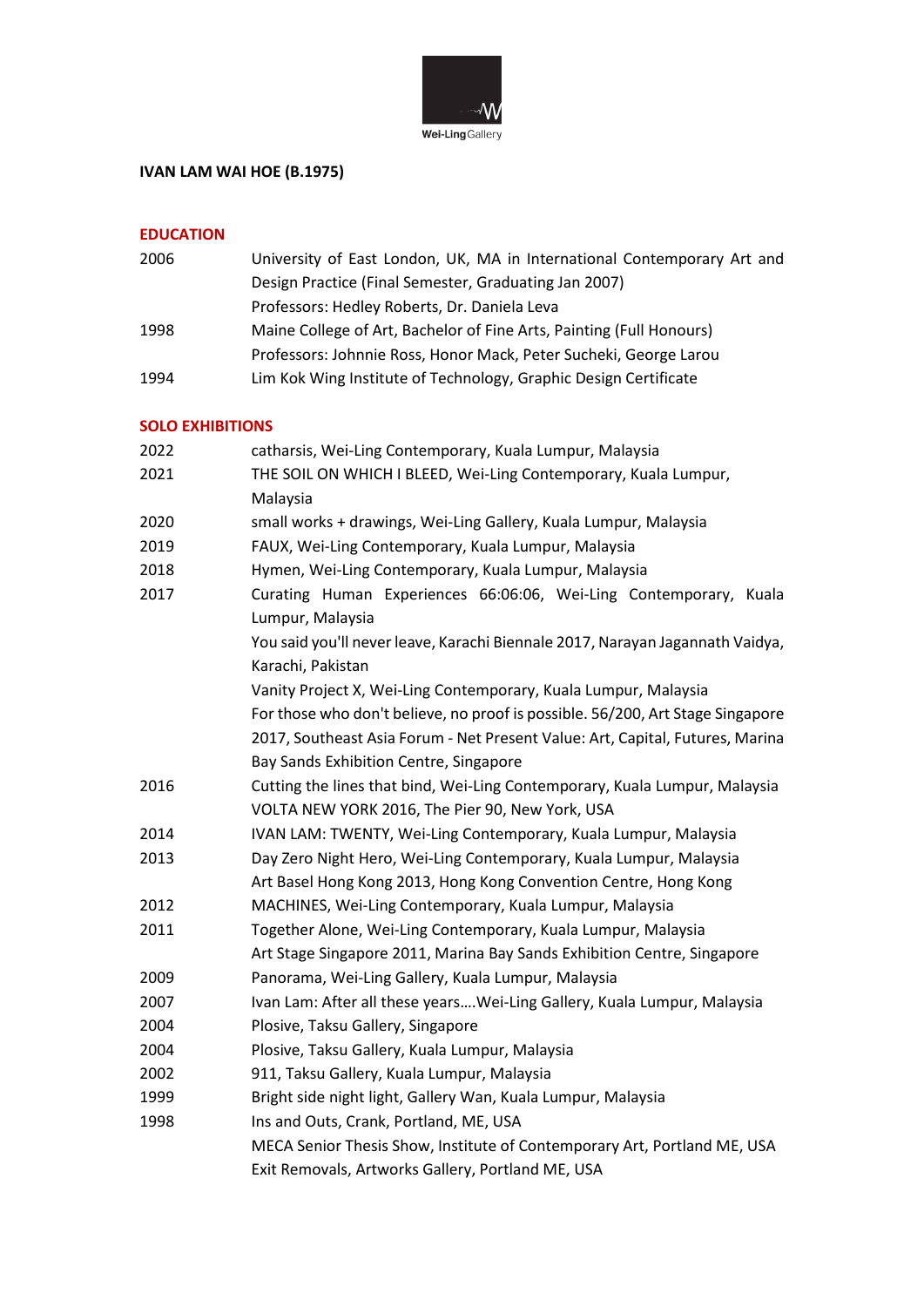

#### **SELECTED GROUP EXHIBITIONS**

| 2021 | The Field Beyond, Lim Hak Tai Gallery @ NAFA Campus 1, Singapore                                                                                 |
|------|--------------------------------------------------------------------------------------------------------------------------------------------------|
|      | "Aesthetics of Silence", Wei-Ling Contemporary, Kuala Lumpur, Malaysia<br>100 Pieces: Art for All, Wei-Ling Contemporary, Kuala Lumpur, Malaysia |
| 2019 | 18@8 Turning Points, Wei-Ling Contemporary, Kuala Lumpur, Malaysia                                                                               |
|      | Holding Up a Mirror, Malaysia Pavilion, Palazzo Malipiero, 58 <sup>th</sup> International                                                        |
|      | Art Exhibition of La Biennale di Venezia                                                                                                         |
| 2018 | Teh Tarik with The Flag, curated by Wei-Ling Gallery, in association with The                                                                    |
|      | National Visual Arts Gallery, Kuala Lumpur, Malaysia                                                                                             |
|      | Seen, Wei-Ling Contemporary, Kuala Lumpur, Malaysia                                                                                              |
| 2017 | 18@8 RIGHT HERE! RIGHT NOW!, Wei-Ling Contemporary, Kuala Lumpur,                                                                                |
|      | Malaysia                                                                                                                                         |
| 2016 | The Past Is Never Where You Think You Left It, curated by Gowri Balasegaran,                                                                     |
|      | Wei-Ling Contemporary, Kuala Lumpur, Malaysia                                                                                                    |
|      | Art Stage Singapore 2016, Marina Bay Sands, Singapore                                                                                            |
| 2015 | The Space Between, curated by Anurendra Jegadeva & Rahel Joseph, Wei-                                                                            |
|      | Ling Contemporary, Kuala Lumpur, Malaysia                                                                                                        |
| 2014 | The PEAK Group Show- HO MIA, Wei-Ling Contemporary, Kuala Lumpur,<br>Malaysia                                                                    |
| 2013 | 18@8 Mirror, Mirror on the wall, Wei-Ling Contemporary, Kuala Lumpur,                                                                            |
|      | Malaysia                                                                                                                                         |
| 2012 | 18@8 KUL-SIN, ION Art, Singapore                                                                                                                 |
|      | 18@8 KUL-SIN, Wei-Ling Contemporary, Kuala Lumpur, Malaysia                                                                                      |
|      | Timeless, Group Exhibition, Wei-Ling Contemporary, Kuala Lumpur, Malaysia                                                                        |
|      | Directional Forces, Artoll, Bedburg-hau, Germany                                                                                                 |
| 2011 | 18@8 Save The Planet, Wei-Ling Contemporary, Kuala Lumpur, Malaysia                                                                              |
| 2008 | 18@8 Vice and Virtue, Wei-Ling Gallery, Kuala Lumpur, Malaysia                                                                                   |
|      | Christie's SEA Art Auction, Hong Kong                                                                                                            |
|      | CIGE (China International Gallery Exposition) China World Trade Center,                                                                          |
|      | Beijing, China                                                                                                                                   |
|      | Force of Nature, Pace, Petaling Jaya, Malaysia                                                                                                   |
| 2007 | Filtered, Wei-Ling Gallery, Kuala Lumpur, Malaysia                                                                                               |
|      | The Force of Nature, Darling Muse Gallery, Kuala Lumpur, Malaysia                                                                                |
| 2006 | Larasati Art Auction, Singapore                                                                                                                  |
|      | "18@8", KUALA LUMPUR-KARACHI, AMIN GULGEE GALLERY, KARACHI,                                                                                      |
|      | PAKISTAN (in collaboration with Wei-Ling Gallery)                                                                                                |
|      | Au Naturel, Darling Muse Gallery, Kuala Lumpur, Malaysia                                                                                         |
|      | 3 Young Contemporaries (1997-2006), Valentine Willie Art Gallery, Kuala                                                                          |
|      | Lumpur, Malaysia                                                                                                                                 |
|      | Nasi Campur 2006, Taksu Gallery, Kuala Lumpur, Malaysia                                                                                          |
| 2005 | "18@8", Wei-Ling Gallery, Kuala Lumpur, Malaysia                                                                                                 |